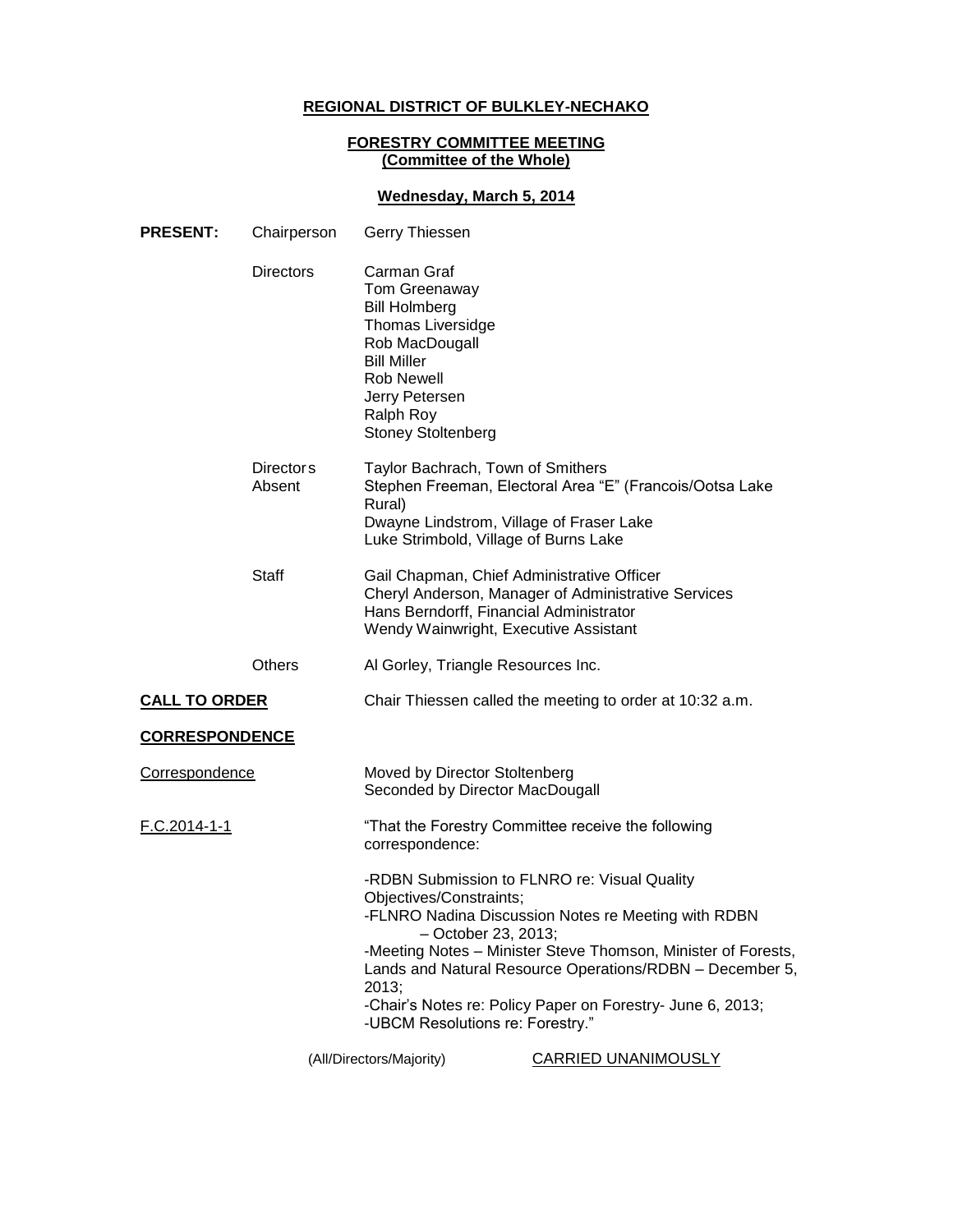#### **DISCUSSION ITEMS**

**How does RDBN get more involved in operational planning (ie. Wildfire Mitigation/ long term development (RDBN Planning considerations)? How does RDBN engage with all stakeholders to the benefit of our communities? How does the RDBN get return regarding specific resources in our region?**

Chair Thiessen welcomed Al Gorley, Triangle Resources Inc. In the past, Mr. Gorley was an Assistant Deputy Minister, Ministry of Forests and also was Chair of the Forest Practices Board.

Mr. Gorley spoke of developing a role for local governments in the decisions of industry and the provincial government. He mentioned that provincial governments layout the perimeters and objectives and not the operations. Local governments are wanting to have a role in objectives and setting broad perimeters.

The role of the Ministry of Forests, Lands and Natural Resource Operations (FLNRO) and license holders in regard to timber supply was discussed. Forestry is the backbone of the Province and core of the communities in the region, it is a renewable energy and constant sustainable economy for communities. Forestry requires attention and commitment to continue to be the backbone and priority of the Province of B.C. Liquid Natural Gas (LNG) is overshadowing the need to address the issues occurring in forestry in the province.

Directors Holmberg and Miller spoke of the diverse group of people that attended the meeting in Houston on February 28, 2014 with the Honourable Steve Thomson, Minister of Forests, Lands and Natural Resource Operations. Brought forward for discussion at the meeting were the issues facing Houston and the region with the sawmill closure of Houston Forest Products and the reallocation of fibre between West Fraser Timber and Canfor Corporation. Discussion took place regarding the loss of the social license to oversee the forest industry and lack of oversight on forest licenses.

Comments were made regarding the large amount of monies that were provided to the Province from the stumpage in the region. The Morice Timber Supply Review is now being planned for release in the third quarter of 2014. The issues facing Houston are different in comparison to the Village of Burns Lake regarding the rebuilding of Babine Forest Products or the issues that faced the District of Mackenzie in the past. Burns Lake and Mackenzie's sawmills are operational, Houston Forest Products is shutting down permanently.

Director MacDougall brought forward concerns regarding the huge cuts in the Forest Districts and the increase to cuts when there are no solid numbers to indicate what timber, green or dead, is actually available. He spoke of licensees partitioning cuts amongst themselves and moving cuts from TFL's (Tree Farm Licence) to other areas to take advantage of what is available elsewhere.

Discussion regarding the role of the provincial government in its mandate to manage forests and the need for accountability for forests was brought forward. The possibility of future shutdowns of more sawmills in the region was discussed. The importance of being proactive vs reactive regarding the timber supply was discussed.

The impact to FLNRO of the core review currently being conducted by the provincial government was discussed. Mr. Gorley indicated that should local government request a review it needs to be very focused and clear as to what the local government wants answers to.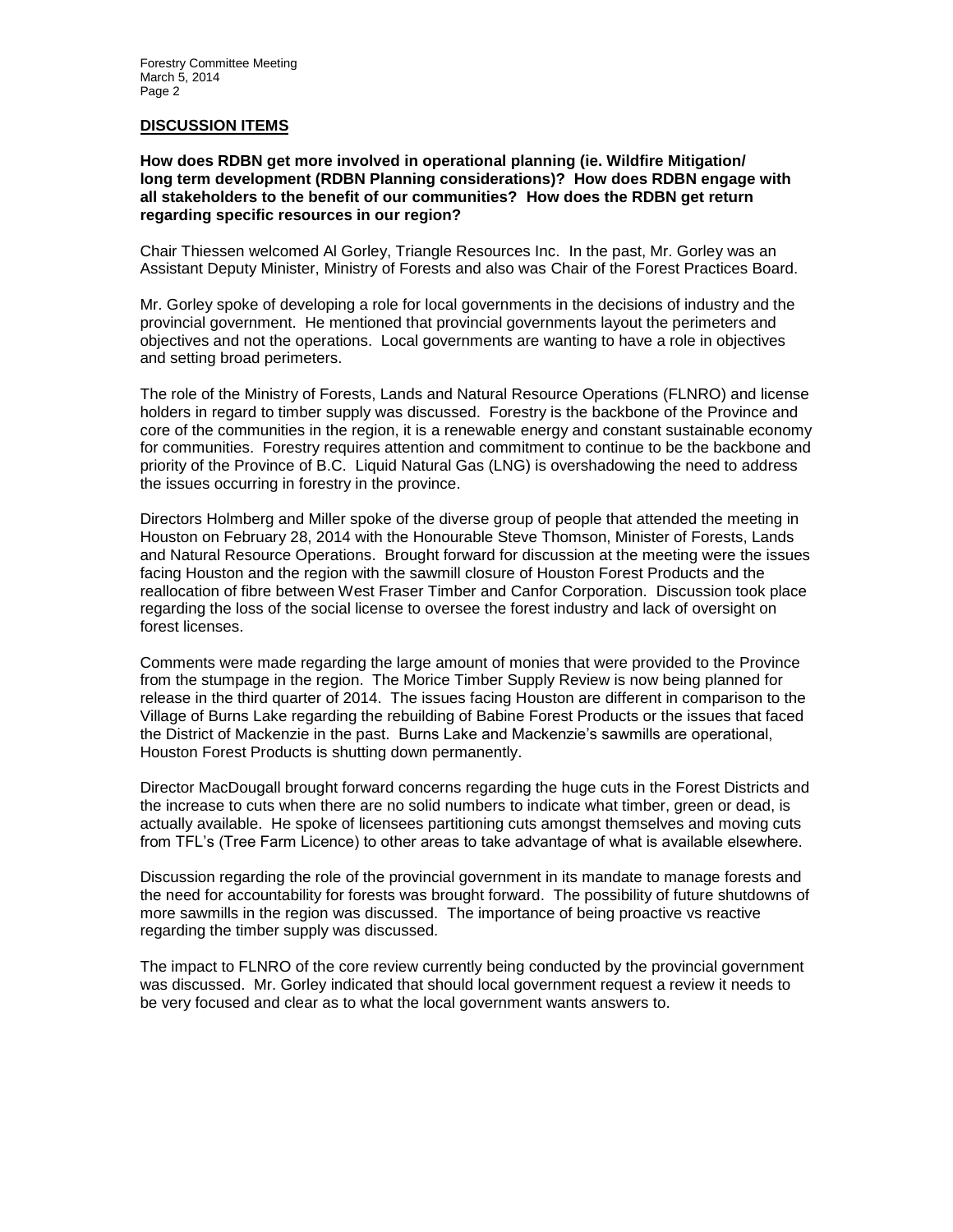### **DISCUSSION ITEMS (CONT'D)**

Discussion took place regarding partnering with First Nations communities to move forward similar concerns.

Comments were made regarding the possibility of developing a free market place to assist in moving forward a strong forest industry. The importance of industry being local leaders, planners and community partners needs to be a priority to assist in building healthy communities. Partnerships developed between communities and industry would benefit both communities and industry. Director Holmberg spoke of the District of Houston's meetings with Canfor to develop open dialogue and communication. Director Holmberg also spoke of the importance of having a variety of different operations to utilize fibre such as Pleasant Valley Remanufacturing Ltd. They currently employ 112 people utilizing scrap lumber for remanufacturing. Director Holmberg mentioned that there are challenges in acquiring scrap wood due to agreements in place to remove the scrap wood to locations in Prince George. Other smaller operations in the region face issues with being able to acquire enough Category 2 wood for remanufacturing. The importance of community and regional collaboration with the provincial government would provide the opportunity to better serve the communities, region and provincial government. The importance and benefit of small scale salvage operations are now missing from the overall plan.

Director MacDougall spoke of the effect that appurtenance had on the District of Fort St. James and similar small communities. He mentioned that 70% of the cut in the Fort St. James area are licensees that are not part of the community and it is very difficult to engage them when there is no ability to provide input.

The removal of fibre along the northwest transmission line and the high cost to take the fibre to sawmills to process was brought forward. Due to the high cost, the fibre was destroyed by burning it. The provincial government was responsible for the managing of fibre along the northwest transmission line. Concerns were brought forward regarding undervaluing of timber and the assumption that the only value is the stumpage rate. The value of the timber at end market far surpasses the value from the stumpage rate. There needs to be clear decision making at the provincial government level as to what Ministry is responsible for the removal and utilization of all fibre along transmission lines or LNG pipelines. Discussion took place regarding making the fibre removal from right of ways being part of the Annual Allowable Cuts (AAC).

Mr. Gorley characterized forestry as a broken covenant. In the past there was an understanding that industry and communities would get an equal share. It seems as though this has been broken. The Provincial Government is responsible for providing the framework to manage the forests and now there is a broken covenant involving tenure and responsibility to local communities. The need for "healthy communities is a healthy industry" does not encompass the entire picture. One of higher level governments' priorities is to serve the public's interest and that may be through a healthy and competitive industry. When the provincial government removed themselves from communities, the public no longer had support from the provincial government regarding issues.

The role and interests of local communities relative to their forests is different than the provincial interest. Local governments, collectively, working with First Nations, may be able to move forward the importance of local input as they have a direct vested interest in their forests.